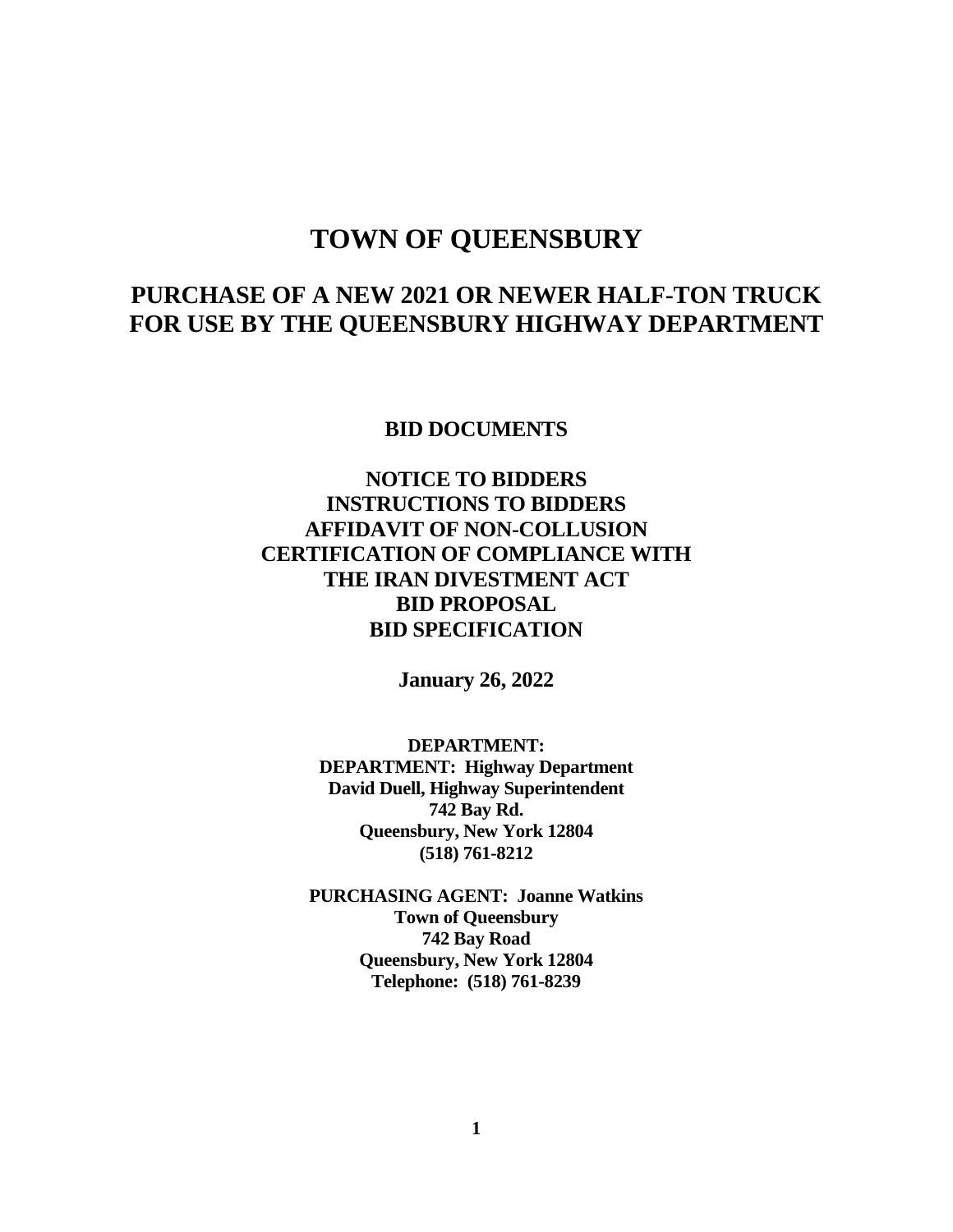# **NOTICE TO BIDDERS**

**NOTICE IS HEREBY GIVEN** that the Town of Queensbury Highway Department is accepting bids for a 2021 or newer Half-Ton Truck in accordance with the specifications on file with the Town of Queensbury Purchasing Agent at the address listed below. This is a purchase bid only.

The sealed proposals (no proposal shall be sent via facsimile) will be received by the Purchasing Agent at the Accounting Office, Town of Queensbury, 742 Bay Road, Queensbury, New York until 2:00 PM on Wednesday, February 9, 2022 and will be publicly opened and read aloud. The Purchasing Agent will then submit the Bids and the recommendation to the Town Board for consideration and approval, if any, at its next regularly scheduled meeting.

The right is reserved to reject any or all Bids or to waive any informalities and any bids and to accept any considered advantageous to the Town of Queensbury.

Warranties, if any, may be considered by the Town Board in making a final determination as to whom to award the bid to.

No proposal may be withdrawn without the consent of the Town Board for a period of 45 days after the time for opening bids has passed.

Specifications for the 2021 or newer Half-Ton Truck may be examined and obtained at the Purchasing Agent's Office, 742 Bay Road, Queensbury, New York 12804 during normal business hours any weekday **until 2:00 PM, Wednesday, February 9, 2022 or on the town website [www.queensbury.net.](http://www.queensbury.net/)**

Bidders may request further information by contacting David Duell, Highway Superintendent at (518)761-8212.

Proposals must be made upon and in accordance with the form of proposal prepared and obtainable from the Purchasing Agent, which formal proposal will contain accompanying Instructions to Bidders and Specifications. All statements and requirements of the form proposal, this advertisement, the Instruction to Bidders, Certification of Compliance with the Iran Divestment Act and the Affidavit of Non-Collusion shall be deemed a part of the contract to purchase entered into by the Town with the successful bidder.

### **BY ORDER OF THE QUEENSBURY TOWN BOARD.**

**Publication Date: January 26, 2022 Joanne Watkins Purchasing Agent Town of Queensbury**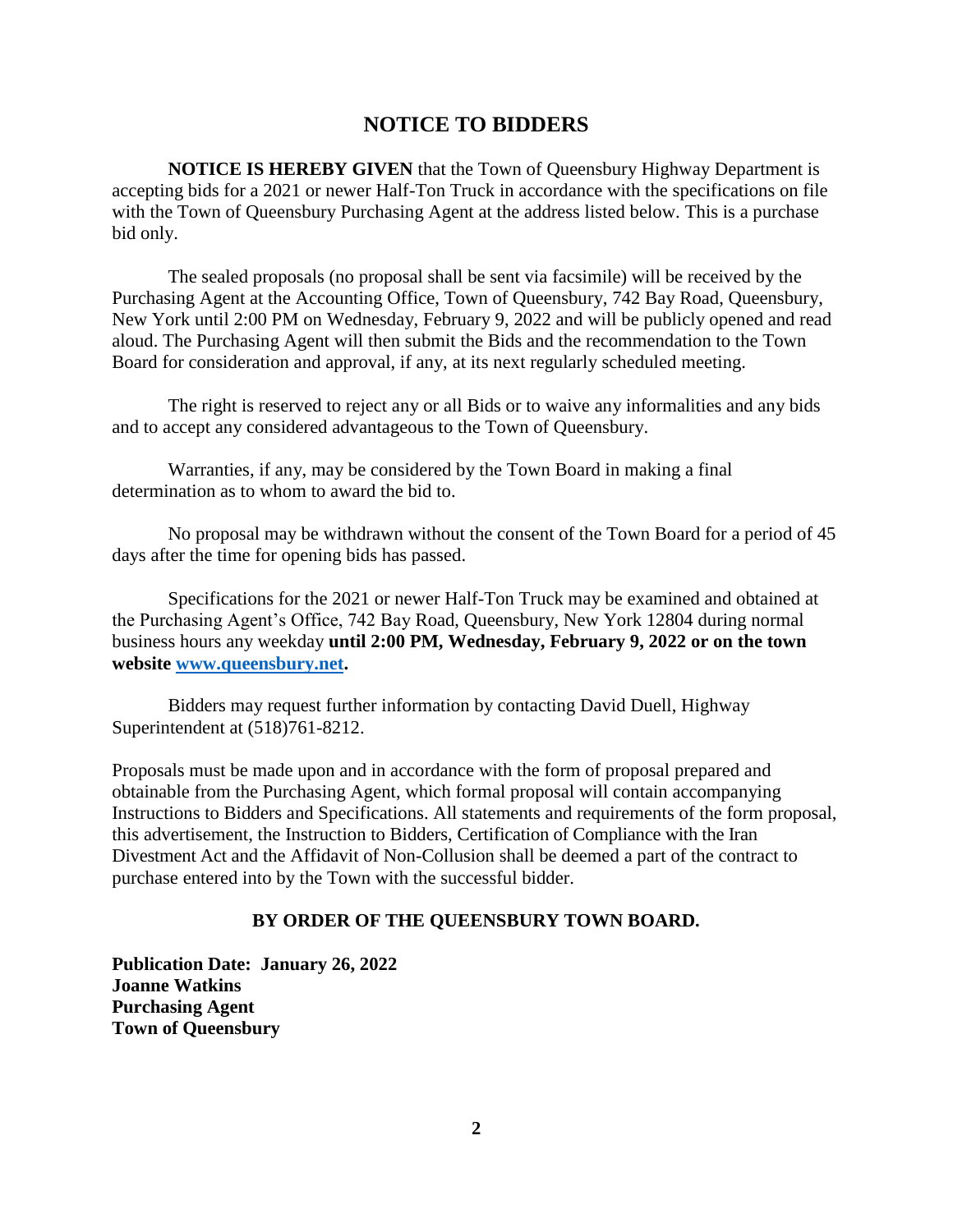## **INSTRUCTIONS TO BIDDERS**

#### 1. **Receipt of Bids.**

Sealed proposals will be received by the Queensbury Town Board at the Office of the Purchasing Agent, Town Office Building, 742 Bay Road, Queensbury, Warren County, New York, until 2:00 PM, Wednesday, February 9. 2022. The Bids received will be opened and publicly read aloud in the Supervisor's Conference Room. The Purchasing Agent will submit the bid proposals to the Town Board at its next regularly or specially scheduled Town Board Meeting, for its consideration and approval, if any.

#### 2. **Payment Procedures.**

Full payment for the Half-Ton Truck, shall be made within 30 days of receipt. The Town of Queensbury shall not be obligated to pay for the item until it is received.

#### 3. **Procurement of Bidding Documents.**

Specifications and bidding documents can be examined and obtained at the Purchasing Agent's Office, Town Office Building, 742 Bay Road, Queensbury, NY during normal business hours, commencing immediately or retrieved on www.queensbury.net.

### 4. **Explanation to Bidders.**

Any explanation regarding intent and meaning of bidding specifications or other bidding documents shall be requested in writing to David Duell, Highway Superintendent, with sufficient allowance of time for receipt and reply before the time of Bid opening. Any such explanations or interpretations shall be made in the form of addenda to the documents and shall be furnished to all Bidders who shall submit all addenda with their bids. Oral explanations and interpretations made prior to the Bid openings shall not be binding.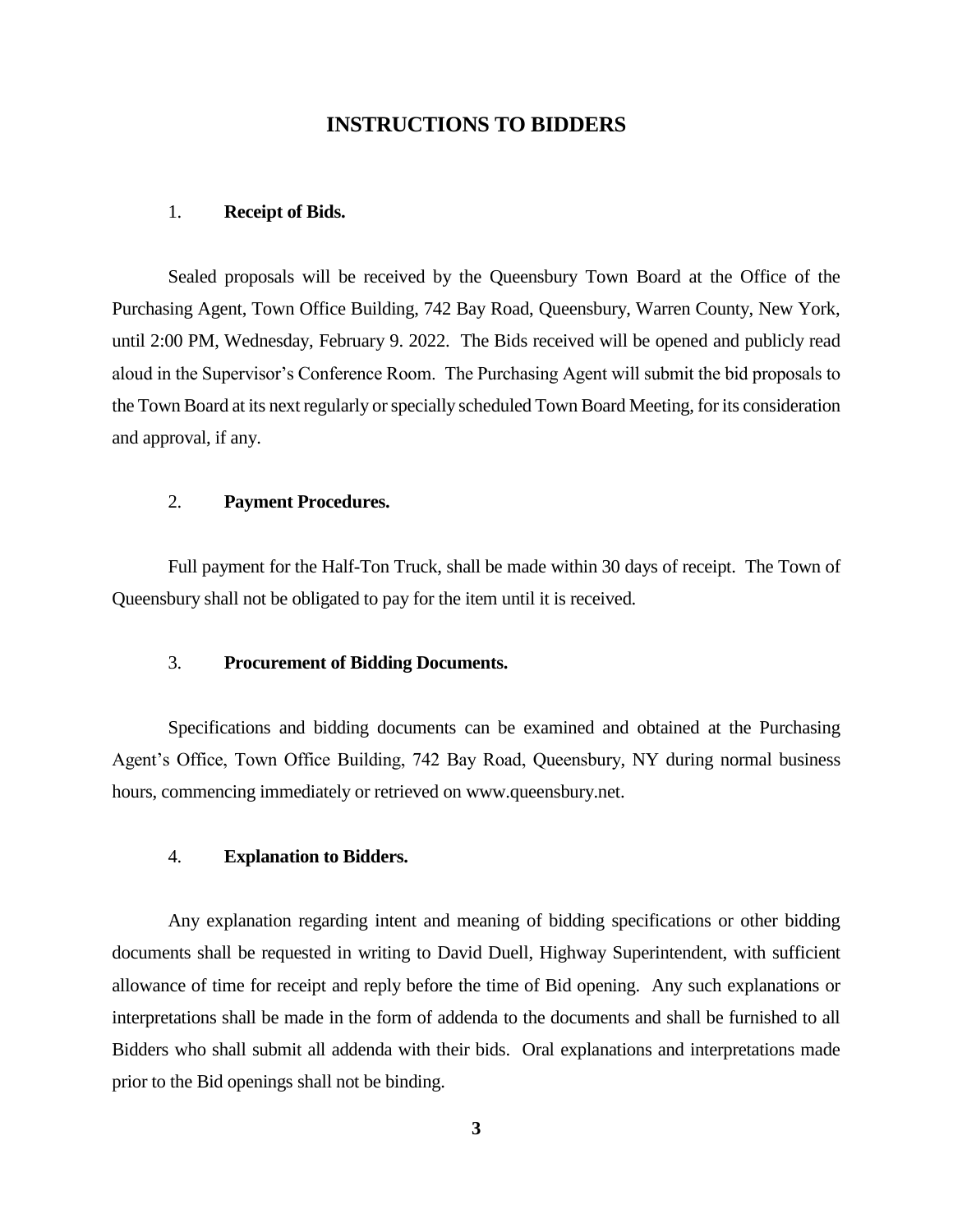### 5. **Bidders Understanding.**

- A. Inspection of Specifications Bidders shall inform themselves of the specifications.
- B. Documents Before submitting a proposal, each contractor shall familiarize him/herself with the Bidding documents which include the Notice to Bidders, Instructions to Bidders, Bid Proposal, Affidavit of Non-Collusion, Certification of Compliance with the Iran Divestment Act and Specifications.
- C. The failure or omission of any Bidder to receive or examine the Bidding documents shall in no way relieve any Bidder from any obligation with respect to his Bid. By submitting a Bid, the Bidder agrees and warrants that he/she has examined the Bidding documents, that the specifications are adequate for bidding purposes, and the required items can be provided under the specifications.
- D. No claim for extra charges will be allowed because of alleged impossibilities or because of inadequate or improper specifications.
- E. Bid Requirements.
	- 1. Each Bidder shall submit one (1) properly completed and signed copy of the following: Bid Proposal, Non-Collusive Affidavit, and Certification of Compliance with the Iran Divestment Act.
	- 2. Each bidder shall satisfy to the Queensbury Town Board his/her ability, financial and otherwise, to so provide the items requested, if requested by the Town Board.
- F. Preparation of Bids.
	- 1. The Bidder shall base his Bid on items complying fully with the Bidding documents and in the event he names or includes in his/her Bid materials which do not conform, if awarded the contract he/she shall be responsible for furnishing items which fully conform, at no change in his/her contract price.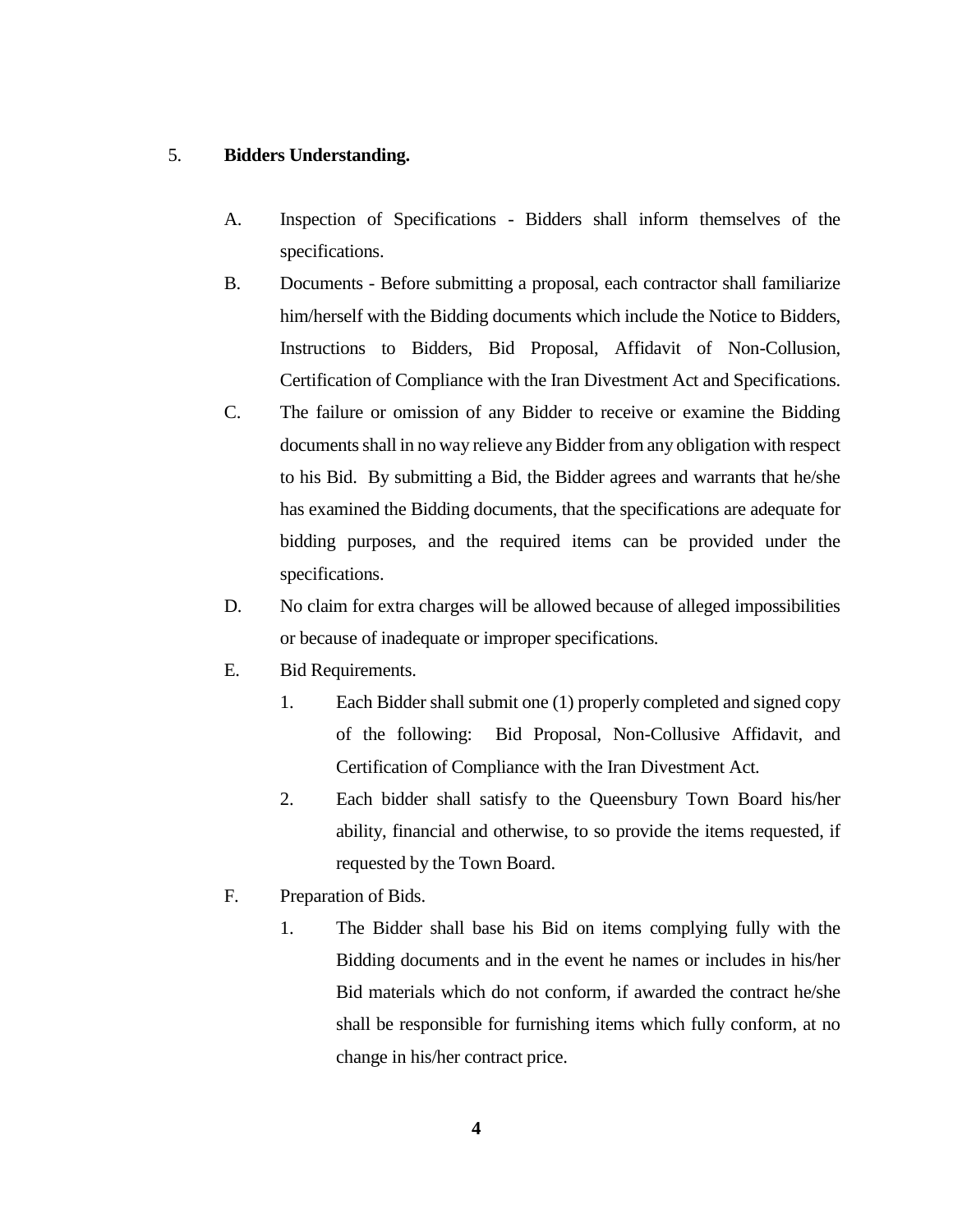2. Only lump sum, firm bids for the item to be furnished will be accepted.

## 6. **Submission of Bids**.

- A. Bids shall be submitted as directed in the invitation for bids. All Bids shall be submitted on the form provided and all appropriate spaces shall be fully filled. Proposals shall be submitted in an opaque, sealed envelope marked proposal bearing the title of the work and the name of the Bidder. Bids may not be faxed to the Town Offices.
- B. A Bidder shall not include any retailer, occupation, or use taxes in his Bid. Exemption certificates for these taxes will be furnished by the Town of Queensbury.
- C. Bids shall be submitted prior to the time fixed in the invitation for bids. Bids received after the time so indicated shall be returned unopened.
- D. Upon written request to the Bidder, Bids may be withdrawn at any time prior to the expiration of the time for submitting Bids. Negligence on the part of the Bidder in preparing his/her Bid shall not constitute a right to withdraw his/her Bid subsequent to the Bid opening.
- E. No proposal may be withdrawn without the consent of the Town for a period of 45 days after the time for opening Bids has passed.
- F. At the time and place fixed for opening Bids, the contents of all Bids will be made public for the information of all Bidders and other interested parties who may be present in person or by representative.

## 7. **Rejection of Bids.**

The right is reserved to reject any and all Bids or to waive any informality in any Bid and to accept any considered advantageous to the Town of Queensbury.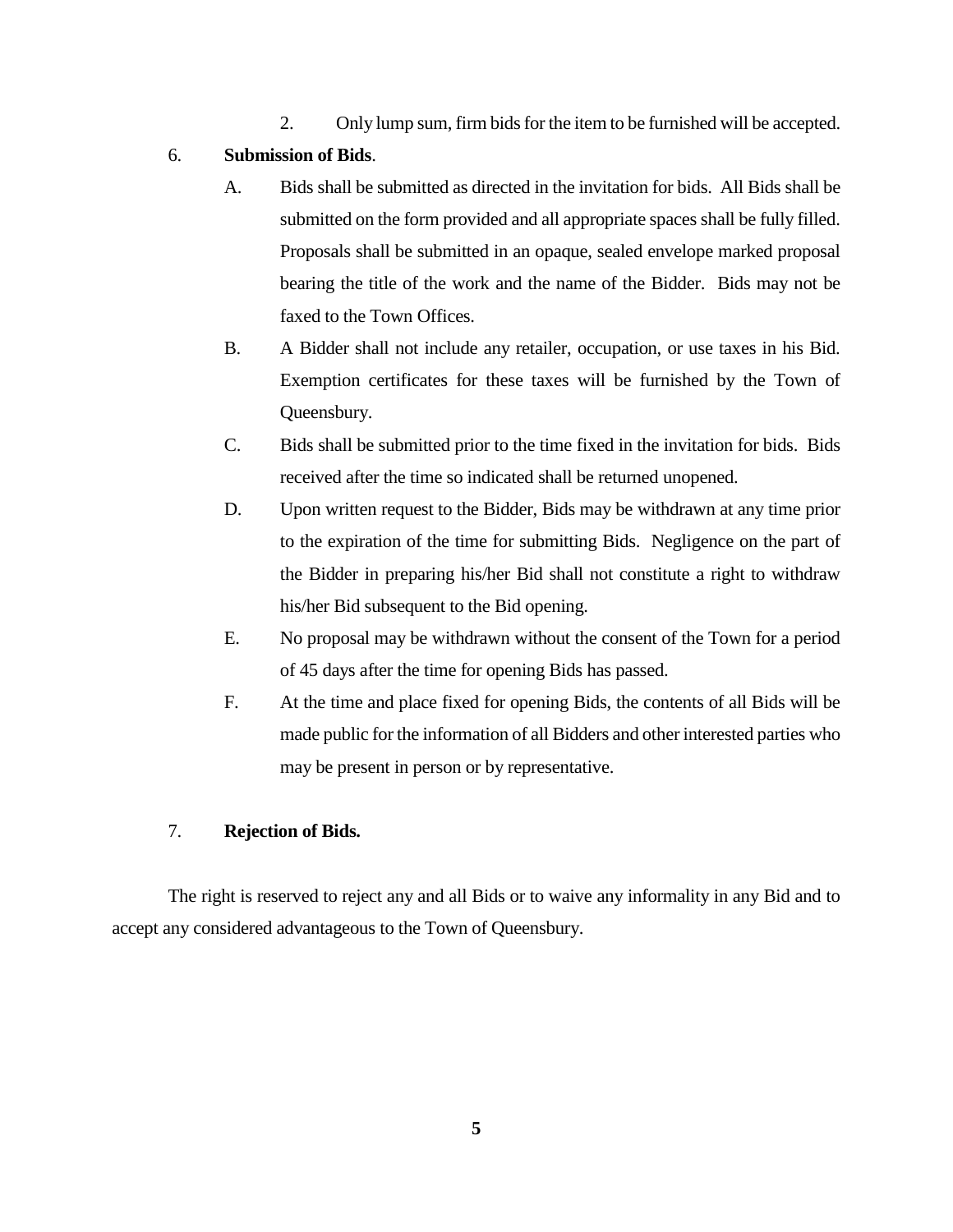#### 8. **Warranties.**

Bidders shall supply any and all warranties that apply to the purchase and such may be considered by the Town in determining whether to accept any particular Bid, including a Bid which is higher than another Bid in total sum.

#### 9. **Collusive Agreements.**

Each person submitting a Bid to the Town of Queensbury for the item contemplated by the Bidding documents shall execute an affidavit in the form herein provided, to the effect that he/she has not colluded with any other person, firm, or corporation in regard to any Bid submitted. Such affidavit shall be attached to the Bid. Failure on the part of the Bidder to observe these conditions shall be cause for rejection of his/her Bid.

#### 10**. Certification of Compliance with the Iran Divestment Act**

Each person submitting a Bid to the Town of Queensbury for the item contemplated by the Bidding documents shall execute a certification in the form herein provided. Such Certification shall be attached to the Bid. Failure on the part of the Bidder to observe these conditions shall be cause for rejection of his/her Bid.

#### **11. Statement of Bidder's Qualifications.**

The Queensbury Town Board hereby reserves the right to request such qualifications of any Bidder submitting a Bid as it deems appropriate concerning the Bidder's financial resources and his/her organization and resources available for the delivery of the items contemplated. This documentation however, need not be submitted with the Bid unless and until such time as required by the Town of Queensbury.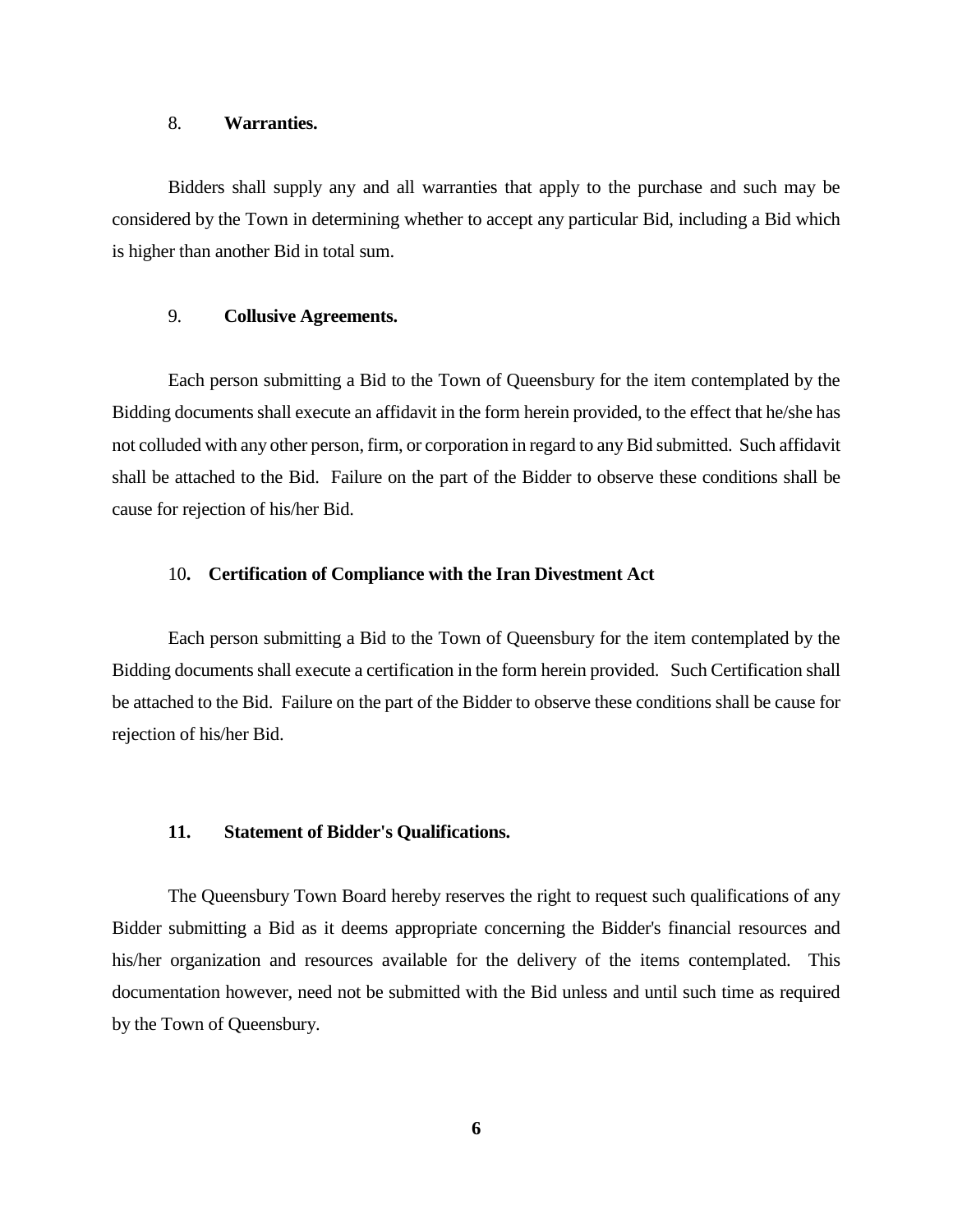# **AFFIDAVIT OF NON-COLLUSION**

I, \_\_\_\_\_\_\_\_\_\_\_\_\_\_\_\_\_\_\_\_\_\_\_\_, being duly sworn, do depose and state:

1. That in connection with this procurement,

(A) The prices in this bid have been arrived at independently, without consultation, communication, or agreement, for the purpose of restricting competition, as to any matter relating to such prices with any other bidder or with any competitor; and

(B) The prices which have been quoted in this bid have not been knowingly disclosed by the bidder and will not knowingly be disclosed by the bidder prior to opening directly or indirectly to any other bidder or to any competitor; and

(C) No attempt has been made or will be made by the bidder to induce any other person or firm to submit or not to submit a bid for the purpose of restricting competition.

2. The undersigned further states:

(A) Affiant is the person in the bidder's organization responsible within that organization for the decision as to the prices being bid herein and that Affiant has not participated, and will not participate, in any action contrary to  $(1)$  (A) through  $(1)$  (C) above; or

(B) (1) Affiant is not the person in the bidder's organization responsible within that organization for the decision as to the prices being bid herein but that Affiant has been authorized in writing to act as agent for the persons responsible for such decision in certifying that such persons have not participated, and will not participate, in any action contrary to (1) (A) through (1) (C) above, and as their agent does hereby so certify; and

**7**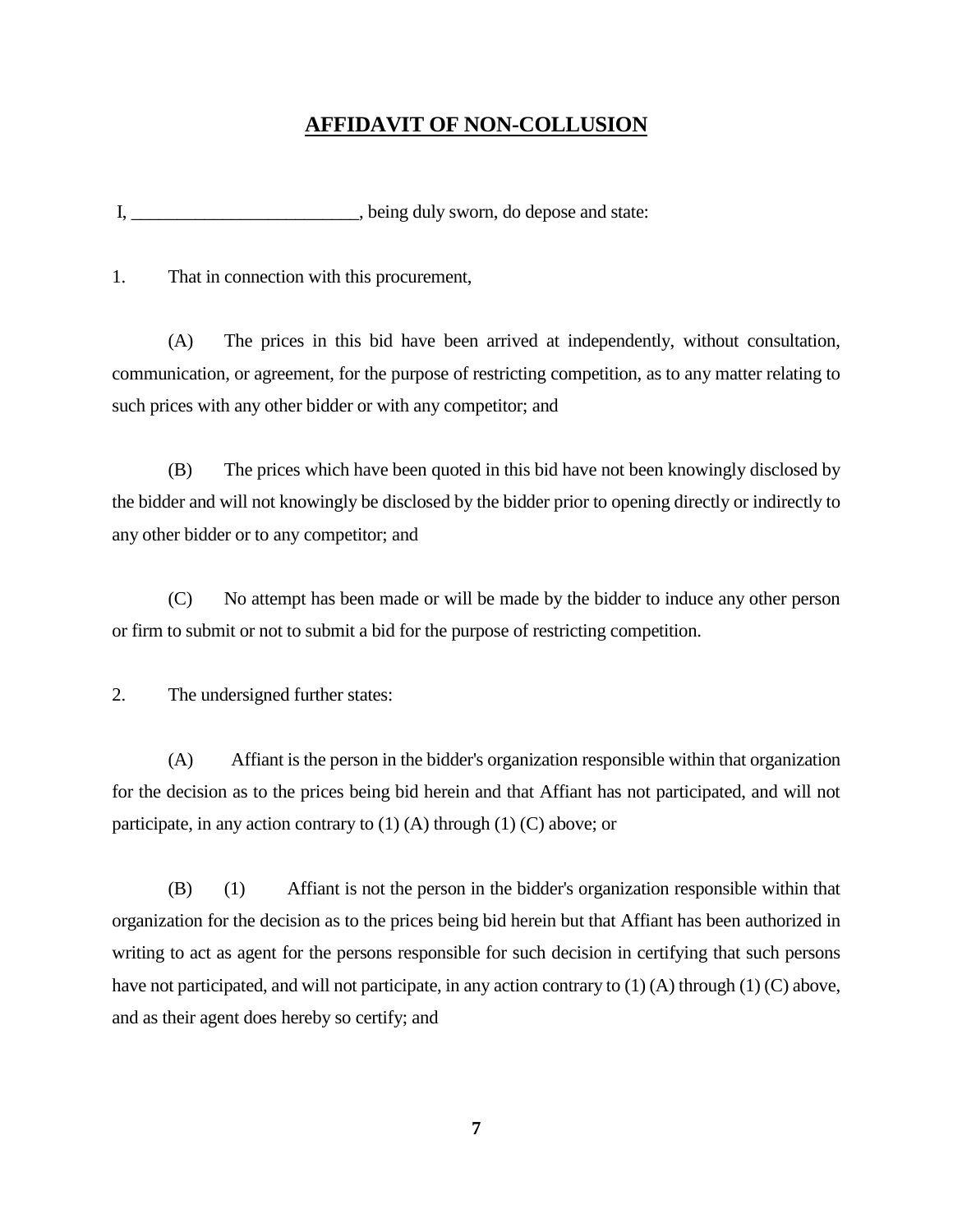(2) Affiant has not participated and will not participate, in any action contrary to  $(1)$  (A) through  $(1)$  (C) above.

3. It is expressly understood that the foregoing statements, representations, and promises are made as a condition to the right of the bidder to receive payment under any award made hereunder.

| Signed |
|--------|
|        |

Subscribed and sworn to before me this \_\_\_\_ day of \_\_\_\_\_\_\_\_\_\_\_, 20\_\_\_\_.

**Notary Public**

**\_\_\_\_\_\_\_\_\_\_\_\_\_\_\_\_\_\_\_\_\_\_\_\_\_\_\_\_\_\_\_\_\_\_\_\_**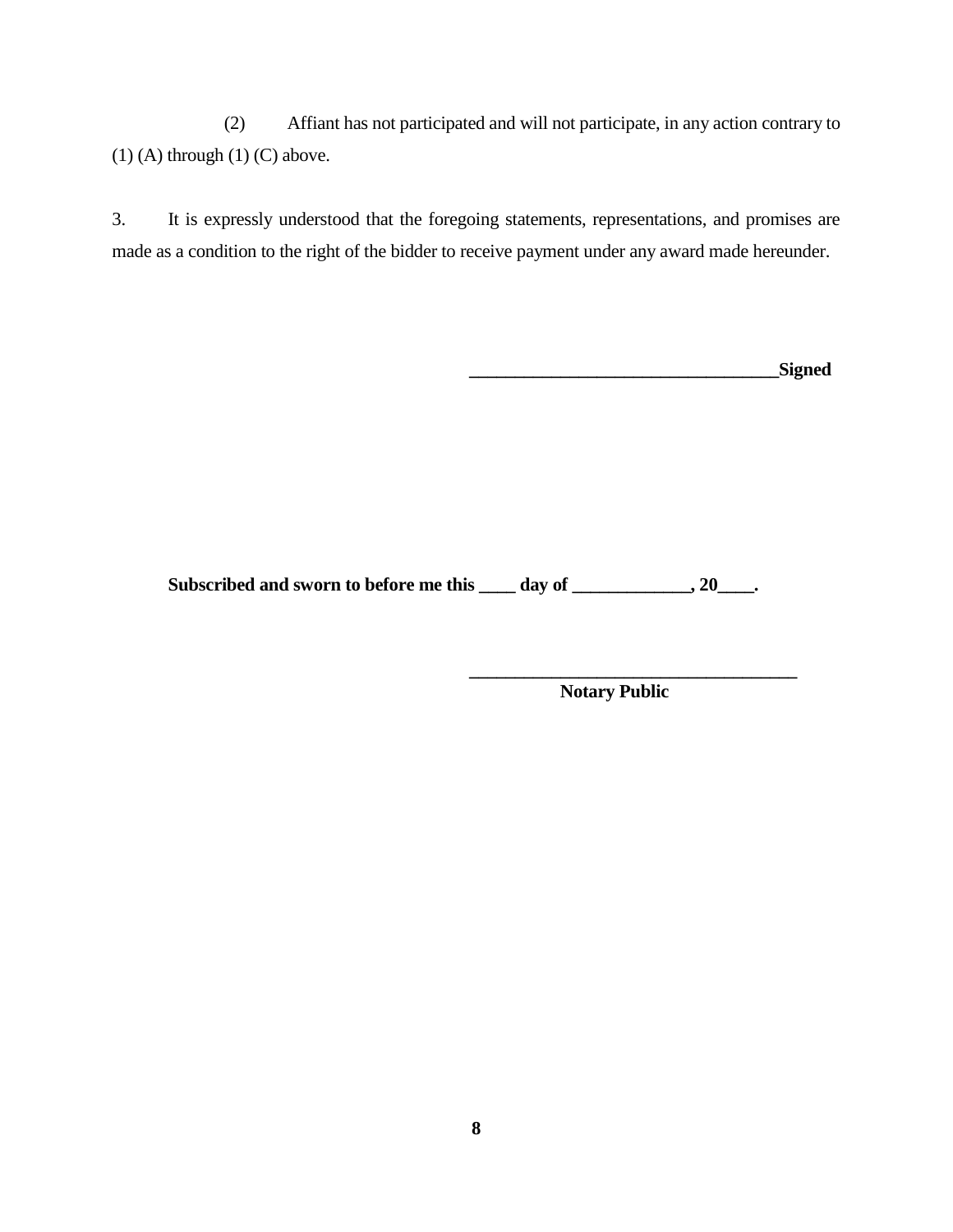#### **CERTIFICATION OF COMPLIANCE WITH THE IRAN DIVESTMENT ACT**

As a result of the Iran Divestment Act of 2012 (the "Act"), Chapter 1 of the 2012 Laws of New York, a new provision has been added to State Finance Law (SFL) § 165-a and New York General Municipal Law § 103-g, both effective April 12, 2012. Under the Act, the Commissioner of the Office of General Services (OGS) will be developing a list of "persons" who are engaged in "investment activities in Iran" (both are defined terms in the law) (the "Prohibited Entities List"). Pursuant to SFL § 165-a(3)(b), the initial list is expected to be issued no later than 120 days after the Act's effective date at which time it will be posted on the OGS website.

By submitting a bid in response to this solicitation or by assuming the responsibility of a Contract awarded hereunder, each Bidder/Contractor, any person signing on behalf of any Bidder/Contractor and any assignee or subcontractor and, in the case of a joint bid, each party thereto, certifies, under penalty of perjury, that once the Prohibited Entities List is posted on the OGS website, that to the best of its knowledge and belief, that each Bidder/Contractor and any subcontractor or assignee is not identified on the Prohibited Entities List created pursuant to SFL § 165-a(3)(b)

Additionally, Bidder/Contractor is advised that once the Prohibited Entities List is posted on the OGS Website, any Bidder/Contractor seeking to renew or extend a Contract or assume the responsibility of a Contract awarded in response to this solicitation must certify at the time the Contract is renewed, extended or assigned that it is not included on the Prohibited Entities List.

During the term of the Contract, should the Town receive information that a Bidder/Contractor is in violation of the above-referenced certification, the Town will offer the person or entity an opportunity to respond. If the person or entity fails to demonstrate that he/she/it has ceased engagement in the investment which is in violation of the Act within 90 days after the determination of such violation, then the Town shall take such action as may be appropriate including, but not limited to, imposing sanctions, seeking compliance, recovering damages or declaring the Bidder/Contractor in default.

The Town reserves the right to reject any bid or request for assignment for a Bidder/Contractor that appears on the Prohibited Entities List prior to the award of a contract and to pursue a responsibility review with respect to any Bidder/Contractor that is awarded a contract and subsequently appears on the Prohibited Entities List.

I, \_\_\_\_\_\_\_\_\_\_\_\_\_\_\_\_\_\_\_\_\_\_\_\_\_\_\_\_\_\_\_\_\_\_\_\_\_\_\_\_\_\_\_, being duly sworn, deposes and says that he/she is the  $\Box$  Corporation. By submission of this bid, each bidder and each person signing on behalf of any bidder certifies, and in the case of a joint bid each party thereto certifies as to its own organization, under penalty of perjury, that to the best of its knowledge and belief that each bidder is not on the list created pursuant to paragraph (b) of subdivision 3 of §165-a of the State Finance Law.

SIGNED

\_\_\_\_\_\_\_\_\_\_\_\_\_\_\_\_\_\_\_\_\_\_\_\_\_\_\_\_\_\_\_\_\_\_\_\_\_\_\_\_\_\_\_\_

SWORN to before me this

.

 $\frac{day \text{ of } 20}{x}$ 

Notary Public: \_\_\_\_\_\_\_\_\_\_\_\_\_\_\_\_\_\_\_\_\_\_\_\_\_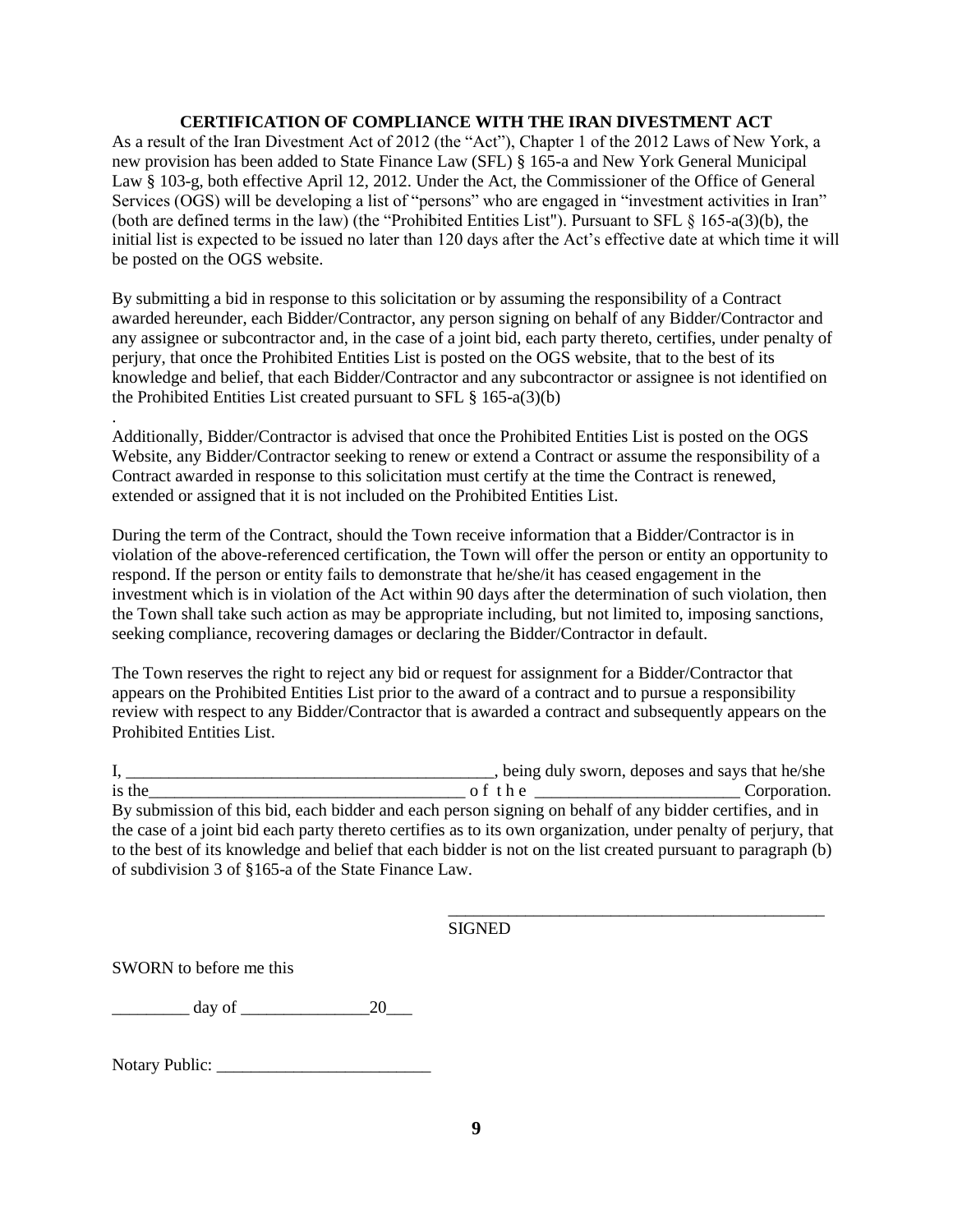# **BID PROPOSAL**

# To: TOWN OF QUEENSBURY:

1. The undersigned hereby declares that he/she is the only person interested in this Bid; that it is made without any connection with any person making another Bid for the same contract; that the Bid is in all respects fair and without collusion or fraud; and that no official of the Town, or any person in the employ of the state, is directly or indirectly interested in the Bid or in the supplies or work to which it relates, or in any portion of the profits thereof.

2. The undersigned also declares that he/she has carefully examined the annexed form of Bid documents and specifications and will provide the following item at the prices indicated, immediately upon request, to be fully paid within 30 days of receipt by the Town.

3. PRICE including delivery to 742 Bay Rd, Queensbury, NY:

## **2021 or newer Half-Ton Truck :** \$\_\_\_\_\_\_\_\_\_\_\_\_\_\_\_\_\_\_\_\_\_

| $       -$     |  |
|----------------|--|
| Year of Truck: |  |
| Make of Truck: |  |
|                |  |

4. CONTRACT - AGREEMENT: By execution of this Bid Proposal, Bidder agrees to execute a further agreement if requested by the Town of Queensbury and agrees, in any event, that all understandings, conditions, provisions and specifications referred to in and a part of this Bid Proposal, the Notice to Bidders, the Instructions to Bidders, the Specifications and the Affidavit of No Collusion, shall constitute the terms and conditions of an agreement and actually be an agreement, if no other agreement is entered into, between the Bidder and the Town of Queensbury.

**x\_\_\_\_\_\_\_\_\_\_\_\_\_\_\_\_\_\_\_\_\_\_\_ x\_\_\_\_\_\_\_\_\_\_\_\_\_\_\_\_\_\_\_\_\_\_\_\_\_\_\_\_\_\_\_\_\_\_\_\_\_\_\_\_\_\_\_\_\_\_ DATE \*SIGNATURE OF AUTHORIZED COMPANY OFFICIAL - PRINT NAME NEXT TO SIGNATURE**

 $\mathbf{x}$  and  $\mathbf{x}$  and  $\mathbf{x}$  and  $\mathbf{x}$  and  $\mathbf{x}$  and  $\mathbf{x}$  and  $\mathbf{x}$  and  $\mathbf{x}$  and  $\mathbf{x}$  and  $\mathbf{x}$  and  $\mathbf{x}$  and  $\mathbf{x}$  and  $\mathbf{x}$  and  $\mathbf{x}$  and  $\mathbf{x}$  and  $\mathbf{x}$  and  $\mathbf{x}$  and  $\mathbf{x}$  and  $\mathbf{x$  **COMPANY NAME**

 **x\_\_\_\_\_\_\_\_\_\_\_\_\_\_\_\_\_\_\_\_\_\_\_\_\_\_\_\_\_\_\_\_\_\_\_\_\_\_\_\_\_\_\_\_\_\_**

# **COMPANY PHONE NUMBER**

### **x\_\_\_\_\_\_\_\_\_\_\_\_\_\_\_\_\_\_\_\_\_\_\_\_\_\_\_\_\_\_\_\_\_\_\_\_\_\_\_\_\_\_\_\_\_\_ COMPANY ADDRESS**